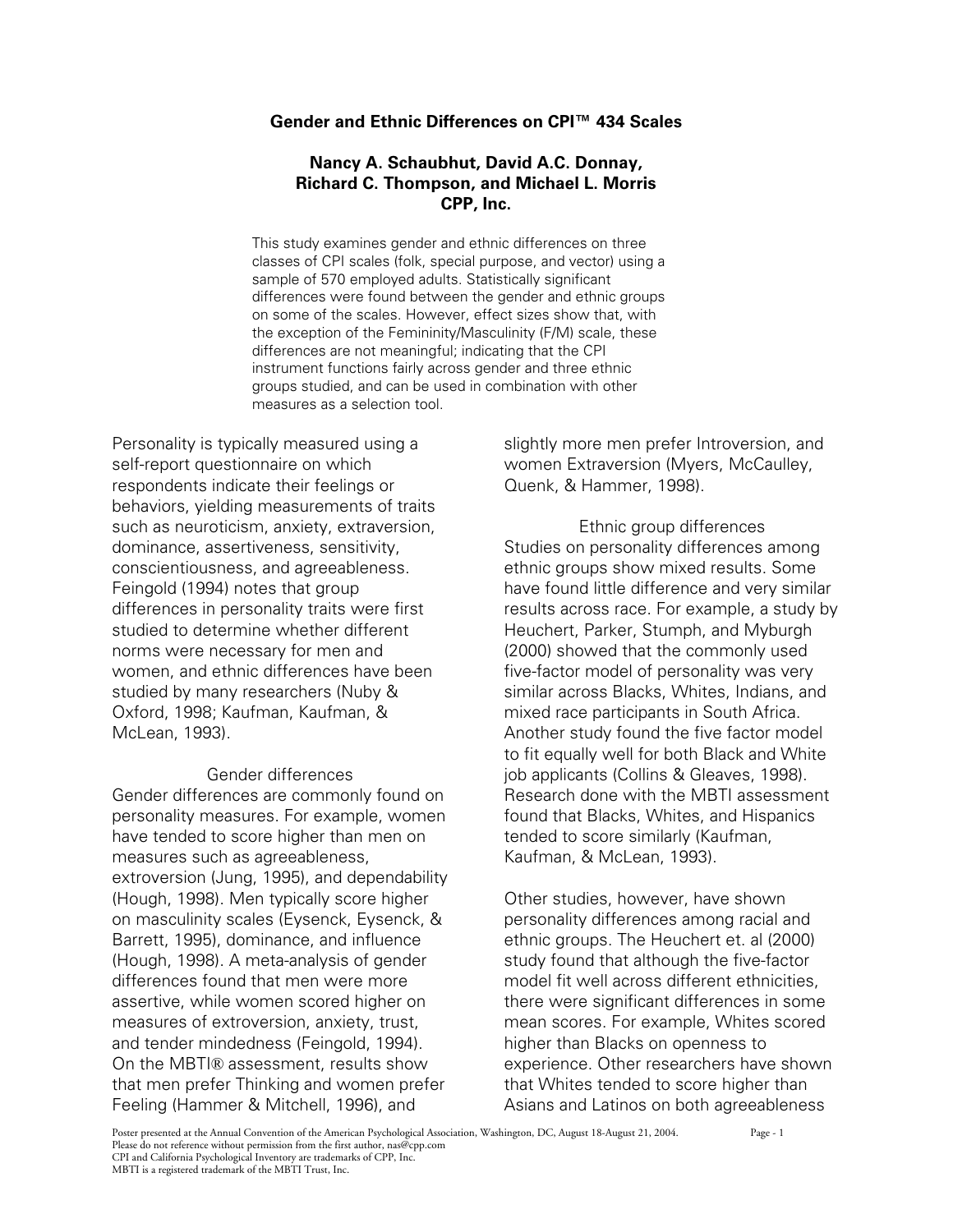and extroversion, while Asians tended to score higher on neuroticism (Jung, 1995). Specific to the CPI 434 instrument, Davis, Hoffman, and Nelson (1990) found Native Americans, especially females, to score significantly lower than Caucasians on a number of CPI 434 scales.

The present study examines gender and ethnic differences on the CPI 434 instrument. The CPI 434 instrument is a personality assessment that is often used as part of a larger battery to successfully recruit, select, and develop employees, managers, and executives. The twenty folk scales, three vector scales, and seven special purpose scales provide information about an individual's personality as if they were being described by someone who knows them well. Such results have been used to accurately predict things like leadership (Blake, Potter, & Slimak, 1993), ratings of employee characteristics (Hoffman & Davis, 1995), career indecision (Newman, Gray, & Fuqua, 1999), and academic achievement (Tang, Deng, & Hu, 2001). In general, personality is known to predict behaviors specific to job performance (Blake, Potter, & Slimak, 1993; Kieffer, Schinka, & Curtiss, 2004; Witt, Burke, Barrick, & Mount, 2002). When used in an employment setting it is important to know whether there may be gender or ethnic differences on the instruments involved because disparities may violate Federal Equal Employment Opportunity Laws (U.S. Equal Employment Opportunity Commission, 2004).

Because the CPI 434 instrument is often used as a part of employment selection programs, differences based on gender or race become vitally important, so as to not create adverse impact. Given the gender differences on personality traits and mixed findings with respect to ethnicity, it is important to determine whether such

differences exist with commonly used personality instruments.

#### Method

## *Participants*

A sample of employed adults (*N* = 570) age 20 to 65 who completed the CPI 434 instrument for training purposes was selected from a CPP, Inc. archival database from years 2002-2005. To examine the effects of gender and ethnicity on CPI scale scores while minimizing influence from extraneous variables, the sample was created using participants with similar demographic profiles. The sample contains an equal number of males and females, and an equal number of African Americans, Caucasians, and Latinos/Hispanics ( $n = 190$ each). Due to insufficient numbers, it was not possible to explore differences for Native Americans, Asians or other ethnic groups. Although there are some significant differences in demographic profiles, none were large enough to make the groups not comparable.

Nearly all of the participants said they were satisfied with their current job, and the hierarchical job level distributions (e.g., nonsupervisory employee, supervisor, management) were similar between men and women with approximately 42% of each working in management. The highest level of education completed was similar among the ethnic groups with 65% of African Americans, 60% of Caucasians, and 62% of Latinos/Hispanics having a Bachelor's or Master's degree; and by gender with 60% of women and 65% of men obtaining a Bachelor's or Master's degree. Average age of this sample was  $37.77$  (SD =  $9.53$ ), and average ages were similar across gender and ethnicities.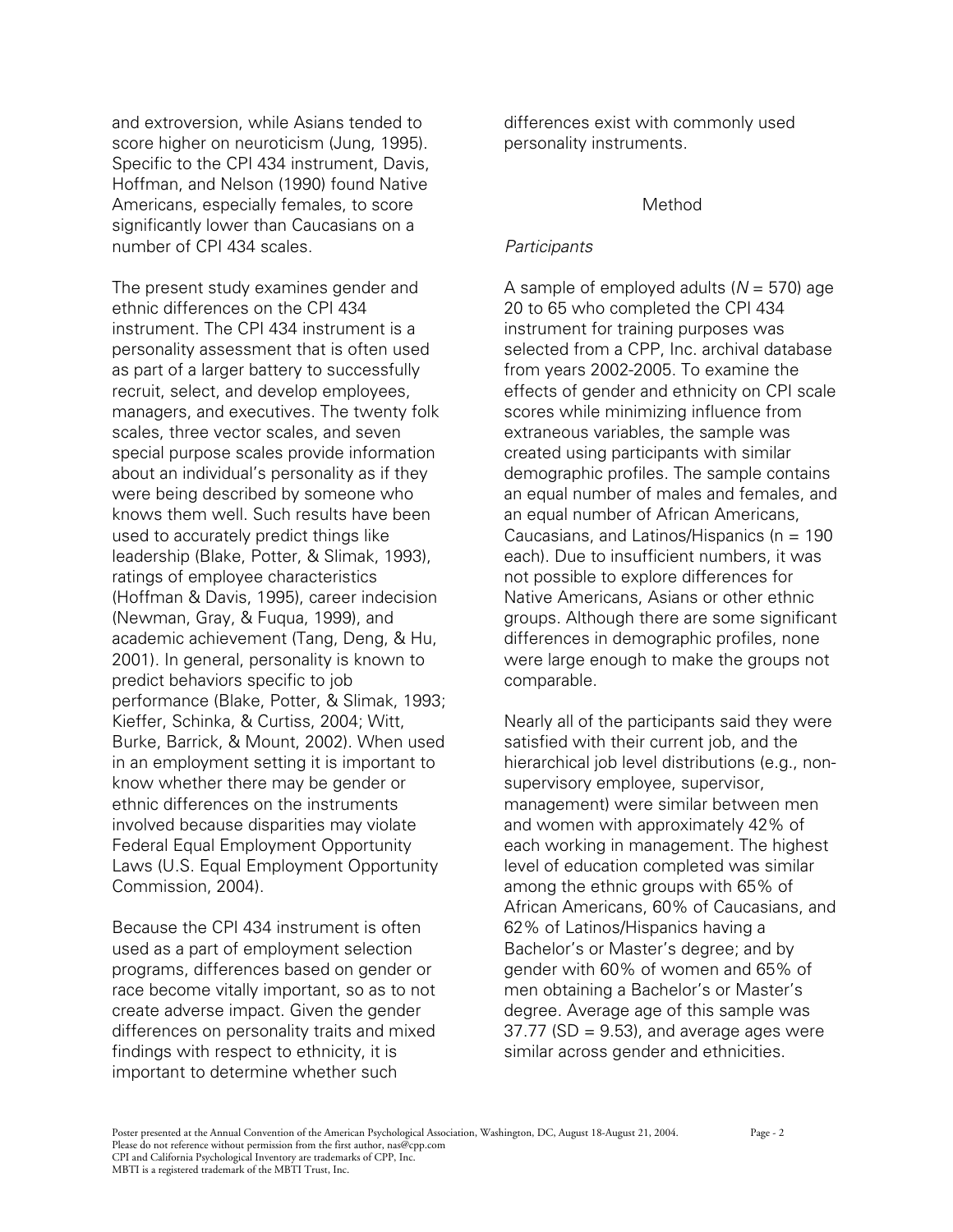*Measures.* Twenty folk scales, 4 vector scales and 7 special purpose scales of the CPI 434 instrument are examined; these are common classifications of scales on this instrument. The folk scales are the original scales developed for the CPI instrument, and measure concepts related to the processes of interpersonal life (Gough & Bradley, 1996). The folk scales can be factor analytically reduced to four or five factors. The vector scales were developed to represent three of the factors of the CPI

instrument (Gough & Bradley, 1996). The vector scales are used in defining the cuboid model of personality structure, which provides a higher order description of an individual's approach to and satisfaction with life. The third category of scales includes the special purpose scales, which have been developed by the CPI instrument's author and other researchers following the development of the 20 folk scales.

|  |  | Table 1. CPI 434 Standard Scale Score Means and Standard Deviations by Gender |  |  |  |  |  |  |  |
|--|--|-------------------------------------------------------------------------------|--|--|--|--|--|--|--|
|--|--|-------------------------------------------------------------------------------|--|--|--|--|--|--|--|

|                                   |       | Women     |       | Men       |
|-----------------------------------|-------|-----------|-------|-----------|
| <b>CPI</b> Scale                  | Mean  | <b>SD</b> | Mean  | <b>SD</b> |
| Dominance (Do)                    | 64.78 | 9.07      | 67.31 | 6.63      |
| Capacity for Status (Cs)          | 58.21 | 7.72      | 59.73 | 6.09      |
| Sociability (Sy)                  | 59.13 | 7.48      | 60.28 | 7.51      |
| Social Presence (Sp)              | 53.92 | 8.44      | 56.28 | 7.91      |
| Self-acceptance (Sa)              | 58.40 | 7.35      | 59.87 | 6.68      |
| Independence (In)                 | 59.36 | 6.95      | 61.45 | 5.07      |
| Empathy (Em)                      | 58.85 | 8.16      | 61.55 | 8.46      |
| Responsibility (Re)               | 56.73 | 6.91      | 55.84 | 7.11      |
| Socialization (So)                | 55.37 | 6.95      | 54.32 | 6.38      |
| Self-control (Sc)                 | 59.24 | 8.81      | 58.86 | 8.10      |
| Good Impression (Gi)              | 63.45 | 10.17     | 64.40 | 9.94      |
| Communality (Cm)                  | 53.66 | 6.20      | 53.91 | 5.71      |
| Well-being (Wb)                   | 57.59 | 6.77      | 59.33 | 5.14      |
| Tolerance (To)                    | 58.67 | 7.70      | 58.12 | 6.96      |
| Achievement via Conformance (Ac)  | 60.25 | 6.92      | 60.73 | 6.15      |
| Achievement via Independence (Ai) | 59.43 | 6.47      | 61.32 | 5.99      |
| Intellectual Efficiency (le)      | 56.72 | 6.78      | 58.46 | 6.04      |
| Psychological Mindedness (Py)     | 58.12 | 7.41      | 60.12 | 6.12      |
| Flexibility (Fx)                  | 50.71 | 9.74      | 52.08 | 9.00      |
| Femininity/Masculinity (F/M)      | 51.05 | 6.00      | 41.65 | 6.79      |
| Externality/Internality (v.1)     | 41.88 | 8.62      | 39.06 | 7.61      |
| Norm-doubting/Norm-favoring (v.2) | 55.88 | 8.47      | 56.22 | 7.96      |
| Ego-integration (v.3)             | 61.99 | 7.68      | 63.11 | 6.96      |
| Management Potential (Mp)         | 62.85 | 7.77      | 64.12 | 6.55      |
| Work Orientation (Wo)             | 57.95 | 7.49      | 59.68 | 6.73      |
| Creative Temperament (CT)         | 53.58 | 8.65      | 55.17 | 8.35      |
| Leadership (Lp)                   | 62.90 | 6.71      | 64.60 | 5.09      |
| Amicability (Ami)                 | 57.77 | 8.29      | 58.23 | 7.72      |
| Law Enforcement Orientation (Leo) | 62.34 | 9.63      | 65.20 | 8.35      |
| Tough-mindedness (Tm)             | 63.68 | 7.31      | 65.44 | 5.70      |

Note:  $N = 570$  ( $n = 285$  each men and women).

Poster presented at the Annual Convention of the American Psychological Association, Washington, DC, August 18-August 21, 2004. Page - 3

Please do not reference without permission from the first author, nas@cpp.com CPI and California Psychological Inventory are trademarks of CPP, Inc.

MBTI is a registered trademark of the MBTI Trust, Inc.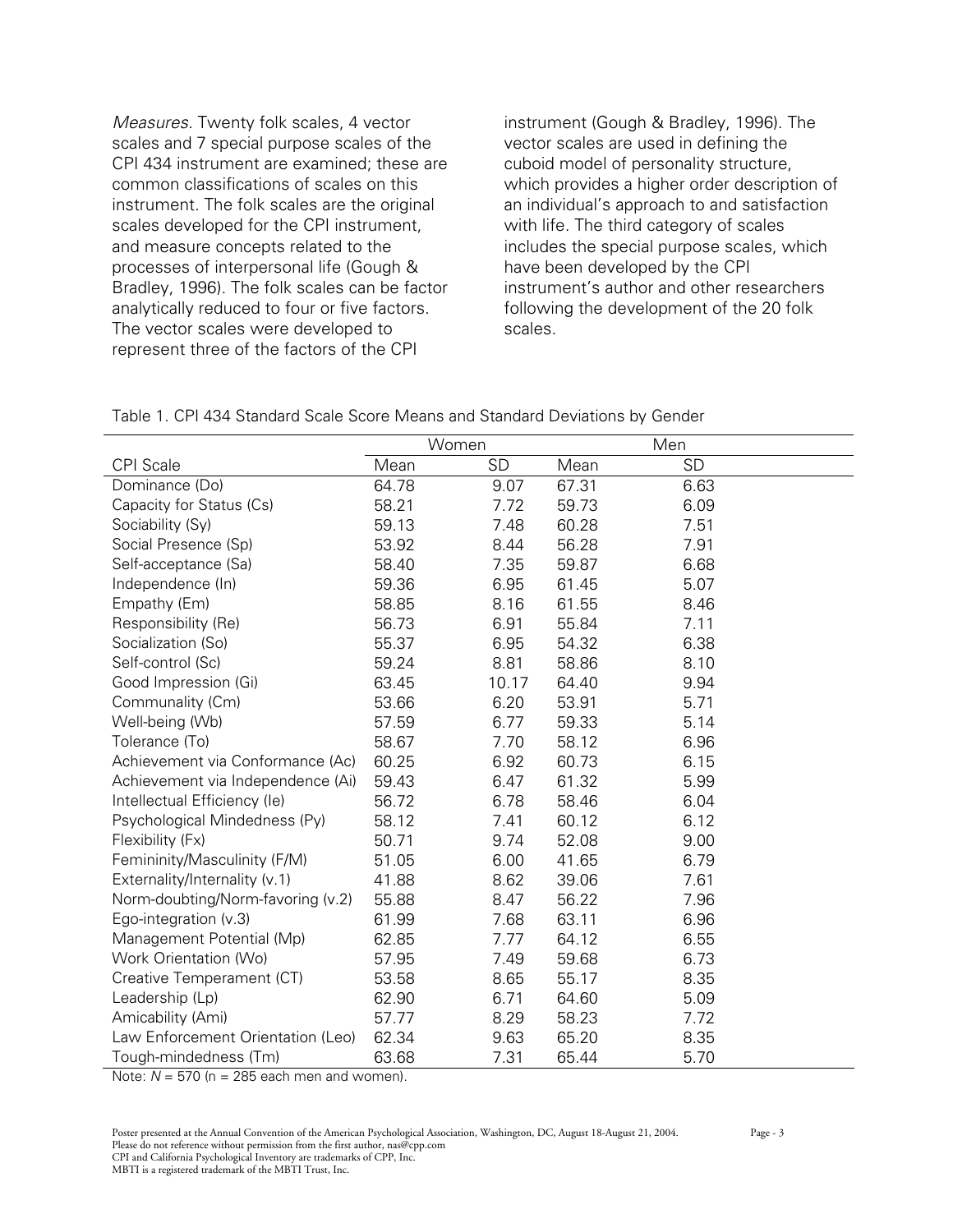*Analyses.* The three classes of CPI scales were analyzed separately in this study for several reasons. First, the folk scales can be reduced to four or five main factors (Gough & Bradley, 1996), which contain the content for the vector scales. Many of the scales have overlapping item content. For example, all but one of the items on the vector 1 scale are also on at least one of the folk or special purpose scales. Also, the scales were developed and are organized separately on the CPI Profile.

Following the multivariate approach used elsewhere (Timbrook & Graham, 1994; Davis, Hoffman & Nelson, 1990), three multivariate analyses of variance (MANOVAs), were computed, comparing gender and ethnicity for each of the three classifications of scales – folk, vector, and special purpose. Significant multivariate differences were followed up with univariate analyses of variance (ANOVAs), allowing the examination of each CPI scale for gender and ethnic group differences. Means and standard deviations for the CPI scales by gender and ethnicity are presented in Tables 1 and 2.

## **Results**

*Folk Scales.* For the folk scales, the main effects for gender (Wilks'  $\Lambda$  = .604 at F(20, 545) = 17.865, p < .05,  $\eta^2$  = .396), and ethnicity (Wilks'  $\Lambda$  = .791 at F(40, 1090) = 3.395,  $p < .05$ ,  $n^2 = .111$ ) were significant. The interaction of gender and ethnicity was not significant (Wilks'  $\Lambda$  = .937 at F(40, 1090) = .895,  $p > .05$ ,  $\eta^2 = .032$ ).

The follow-up univariate analyses of variance (ANOVAs) showed statistically significant differences between men and women on the following scales: Dominance, Capacity for Status, Social Presence, Self-acceptance, Independence, Empathy, Well-being, Achievement via

Independence, Intellectual Efficiency, Psychological Mindedness, and Femininity/Masculinity. Men scored higher on all of these scales with the exception of F/M. Statistically significant differences were also found between the three ethnic groups on the Social Presence, Self-control, Good Impression, Communality, Tolerance, Achievement via Conformance, Achievement via Independence, Intellectual Efficiency, and Femininity/Masculinity scales. However, "statistical testing cannot evaluate result importance" (Vacha-Haase & Thompson, 2004, p.473). For this we must look to effect sizes to judge the practical significance of results (Kirk, 1996). All of these differences are small, partial  $\eta^2 = .02$ , according to Cohen (1992). The one scale that had a difference with a large effect size (partial  $\eta^2 \geq 0.35$ ) was between men and women on the Femininity/Masculinity scale. Differences between men and women on this scale are expected. See Table 3 for ANOVA summaries for all analyses.

Post hoc analyses based on ethnicity were used to determine precisely how the ethnic groups differ. Tukey's HSD and LSD tests both showed that Caucasians scored higher than African Americans and Latinos/Hispanics on Social Presence, Communality, and Tolerance; African Americans and Latinos/Hispanics scored higher than Caucasians on Good Impression; Caucasians scored higher than Latinos/Hispanics on Achievement via Independence; Caucasians scored higher than African Americans on Intellectual Efficiency; and African Americans scored higher than Caucasians on Self-control, Achievement via Conformance, and Femininity/Masculinity. LSD alone showed that Latinos/Hispanics scored higher than Caucasians on Self-control, Achievement via Conformance, and Femininity/Masculinity; while Caucasians scored higher than Latinos/Hispanics on Intellectual Efficiency (see Table 5).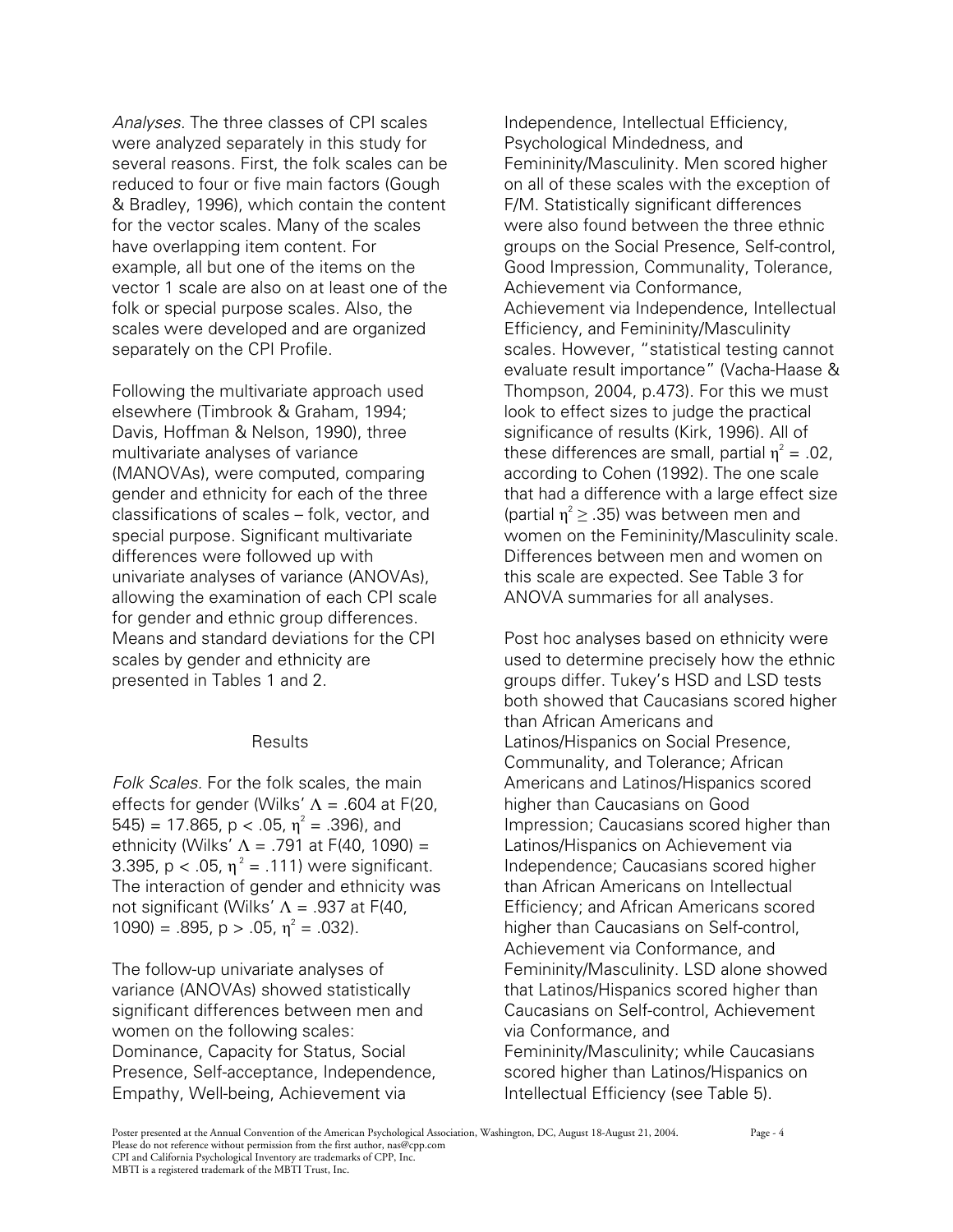*Special Purpose Scales.* There were significant main effects for gender (Wilks' Λ  $= .930$  at F(7, 558) = 6.044, p <.05,  $\eta^2 =$ .070), and ethnicity (Wilks'  $\Lambda$  = .921 at F(14, 1116) = 3.365, p <.05,  $n^2$  = .041) for the set of special purpose scales. However, the interaction was not significant (Wilks'  $\Lambda$  = .979 at F(14, 1116) = .840,  $p > .05$ ,  $\eta^2$  = .010).

| Table 2. CPI 434 Standard Scale Score Means and Standard Deviations by Ethnicity |  |  |
|----------------------------------------------------------------------------------|--|--|
|----------------------------------------------------------------------------------|--|--|

|                                   | African American |      |       | Caucasian |       | Latino/Hispanic |  |
|-----------------------------------|------------------|------|-------|-----------|-------|-----------------|--|
| <b>CPI</b> Scale                  | Mean             | SD   | Mean  | SD        | Mean  | SD              |  |
| Dominance (Do)                    | 66.92            | 7.70 | 65.67 | 8.53      | 65.55 | 7.82            |  |
| Capacity for Status (Cs)          | 58.82            | 7.04 | 59.35 | 6.50      | 58.75 | 7.41            |  |
| Sociability (Sy)                  | 59.43            | 7.86 | 60.16 | 7.53      | 59.53 | 7.13            |  |
| Social Presence (Sp)              | 54.04            | 7.92 | 56.64 | 8.14      | 54.62 | 8.51            |  |
| Self-acceptance (Sa)              | 58.76            | 6.58 | 59.92 | 7.13      | 58.73 | 7.39            |  |
| Independence (In)                 | 60.46            | 6.16 | 60.51 | 6.28      | 60.24 | 6.08            |  |
| Empathy (Em)                      | 60.38            | 9.05 | 60.97 | 8.43      | 59.24 | 7.65            |  |
| Responsibility (Re)               | 56.68            | 6.80 | 55.59 | 7.47      | 56.58 | 6.75            |  |
| Socialization (So)                | 54.55            | 6.39 | 55.29 | 6.90      | 54.70 | 6.77            |  |
| Self-control (Sc)                 | 60.24            | 7.90 | 57.54 | 8.39      | 59.37 | 8.87            |  |
| Good Impression (Gi)              | 65.05            | 9.68 | 61.40 | 9.67      | 65.32 | 10.37           |  |
| Communality (Cm)                  | 53.27            | 6.23 | 55.08 | 4.78      | 53.01 | 6.53            |  |
| Well-being (Wb)                   | 58.10            | 6.26 | 59.04 | 5.32      | 58.24 | 6.55            |  |
| Tolerance (To)                    | 57.73            | 7.70 | 59.64 | 6.45      | 57.80 | 7.67            |  |
| Achievement via Conformance (Ac)  | 61.56            | 6.31 | 59.18 | 6.81      | 60.73 | 6.31            |  |
| Achievement via Independence (Ai) | 60.45            | 6.16 | 61.31 | 6.24      | 59.37 | 6.39            |  |
| Intellectual Efficiency (le)      | 56.85            | 6.35 | 58.69 | 6.35      | 57.21 | 6.59            |  |
| Psychological Mindedness (Py)     | 58.94            | 6.74 | 59.46 | 6.92      | 58.98 | 6.96            |  |
| Flexibility (Fx)                  | 52.20            | 9.29 | 51.88 | 9.58      | 50.10 | 9.23            |  |
| Femininity/Masculinity (F/M)      | 47.29            | 7.28 | 45.18 | 8.73      | 46.57 | 7.66            |  |
| Externality/Internality (v.1)     | 40.57            | 7.76 | 40.12 | 8.89      | 40.72 | 8.07            |  |
| Norm-doubting/Norm-favoring (v.2) | 56.27            | 8.23 | 55.52 | 8.85      | 56.34 | 7.55            |  |
| Ego-integration (v.3)             | 62.15            | 7.11 | 62.96 | 6.62      | 62.55 | 8.23            |  |
| Management Potential (Mp)         | 63.58            | 7.56 | 64.25 | 6.49      | 62.61 | 7.46            |  |
| Work Orientation (Wo)             | 58.32            | 7.13 | 59.27 | 6.37      | 58.86 | 7.92            |  |
| Creative Temperament (CT)         | 55.07            | 8.23 | 54.95 | 9.08      | 53.11 | 8.15            |  |
| Leadership (Lp)                   | 64.07            | 5.93 | 63.79 | 6.25      | 63.39 | 5.86            |  |
| Amicability (Ami)                 | 57.46            | 8.27 | 58.73 | 7.11      | 57.82 | 8.56            |  |
| Law Enforcement Orientation (Leo) | 64.29            | 9.07 | 62.94 | 9.33      | 64.09 | 8.94            |  |
| Tough-mindedness (Tm)             | 65.60            | 6.50 | 63.71 | 6.29      | 64.37 | 6.91            |  |

Note:  $N = 570$  (n = 190 each African Americans, Caucasians, and Latinos/Hispanics).

ANOVAs were used to determine specifically which special purpose scales have differences between gender and ethnic groups. There are statistically significant differences between men and women on the Management Potential, Work Orientation, Creative Temperament,

Leadership, Law Enforcement Orientation, and Tough-Mindedness scales (see Table 3). Specifically, men averaged higher scores than women on all of these scales (see Table 1), with the largest difference on Law Enforcement Orientation (men M = 65.20,  $SD = 8.35$ ; women M = 62.34, SD = 9.63).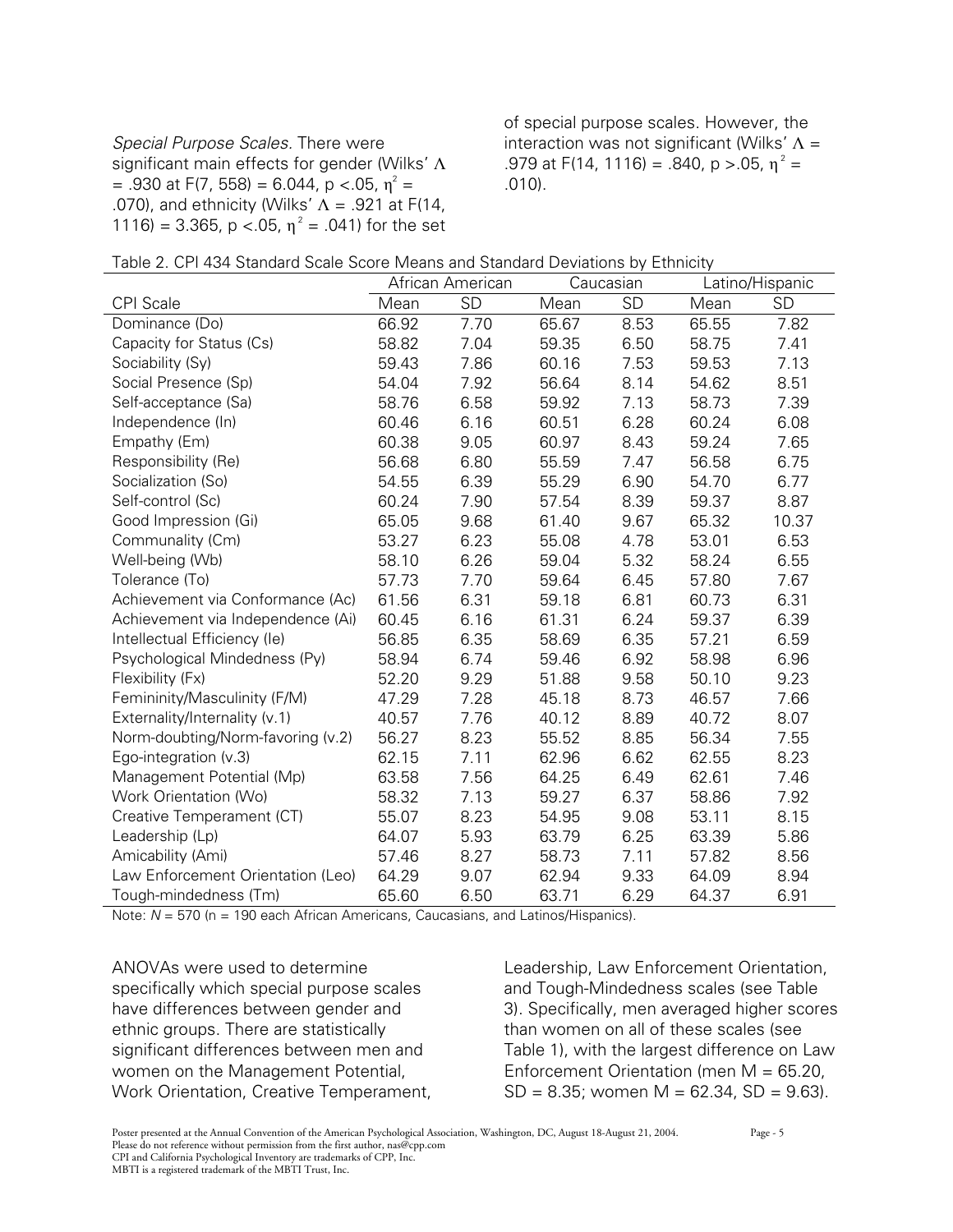Significant differences between the three ethnic groups in question exist for the Creative Temperament and Tough-Mindedness scales. LSD and Tukey HSD Post hoc analyses were used to examine how the ethnic groups differ. Tukey's HSD showed no differences at the p < .05 level on the Creative Temperament scale. LSD post hoc analyses on this scale found significant differences, such that both African Americans ( $M = 55.07$ ,  $SD = 8.23$ ) and Caucasians ( $M = 54.95$ ,  $SD = 9.08$ ) averaged higher scores than Latinos/Hispanics ( $M = 53.11$ , SD = 8.15). Both LSD and Tukey's HSB showed that African Americans ( $M = 65.60$ ,  $SD = 6.50$ ) averaged higher scores than Caucasians (M  $= 63.71$ , SD  $= 6.29$ ) on the Tough-Mindedness scale (see Table 4). All of these differences on the special purpose scales are small based on Cohen's criterion for effect sizes.

*Vector Scales.* Only gender had a significant main effect for the three vector scales (Wilks'  $\Lambda = .966$  at F(3, 562) = 6.584, p  $<$ .05,  $\eta^2$  = .034). The main effect for ethnicity was not significant (Wilks'  $\Lambda$  = .994 at F(6, 1124) = .568, p > .05,  $\eta^2$  = .003); nor was the interaction (Wilks'  $\Lambda$  = .985 at F(6, 1124) = 1.404, p > 05,  $\eta^2$  = .007). ANOVAs showed a significant difference between men and women on Externality/Internality (see Table 3), with women ( $M = 41.88$ , SD = 8.62) scoring higher than men ( $M = 39.06$ , SD = 7.61), although the effect size shows that this difference is small.

#### Discussion

While no single personality inventory should be used as the sole basis for selection or other employment decisions, this study shows that scales from the CPI 434 instrument can be used, without concern for adverse impact in terms of gender or

ethnicity, as a component of a selection process. Some significant differences were found by gender or ethnicity. However, the effect sizes for all but one of this study's significant differences are small, and therefore not practically meaningful, according to Cohen (1992). The Femininity/Masculinity scale was the exception, with a large effect size (partial  $\eta^2$  $\ge$  .35) for the difference between genders. This scale was constructed to characterize respondents as having culturally universal characteristics of 'feminine' or 'masculine'. To the extent that men and women adopt the cultural gender roles into their personalities, regardless of the method of adaptation, differences on this scale would be expected. Failure to show gender differences across cultures would call the validity of this scale into question (Gough & Bradley, 1996).

Due to insufficient numbers of additional ethnic groups, the current study was limited to examining differences between only three ethnicities. Future studies focused on ethnic differences on the CPI 434 instrument should include more ethnic groups, such as Asians and Native Americans, especially given past findings of differences between Caucasians and Native Americans (Davis, Hoffman, & Nelson, 1990). However, it is noteworthy that the three largest ethnic groups in the United States were included.

This study is also limited by the fact that there is some variance in extraneous demographic variables that may affect the gender and ethnic differences. Ideally, future research should seek to limit this by more closely approximating demographic distributions across groups or including covariates in the analyses. That said, this study shows that the CPI instrument is a valid tool for many different groups, and is a valuable contribution to the literature on gender and ethnic differences.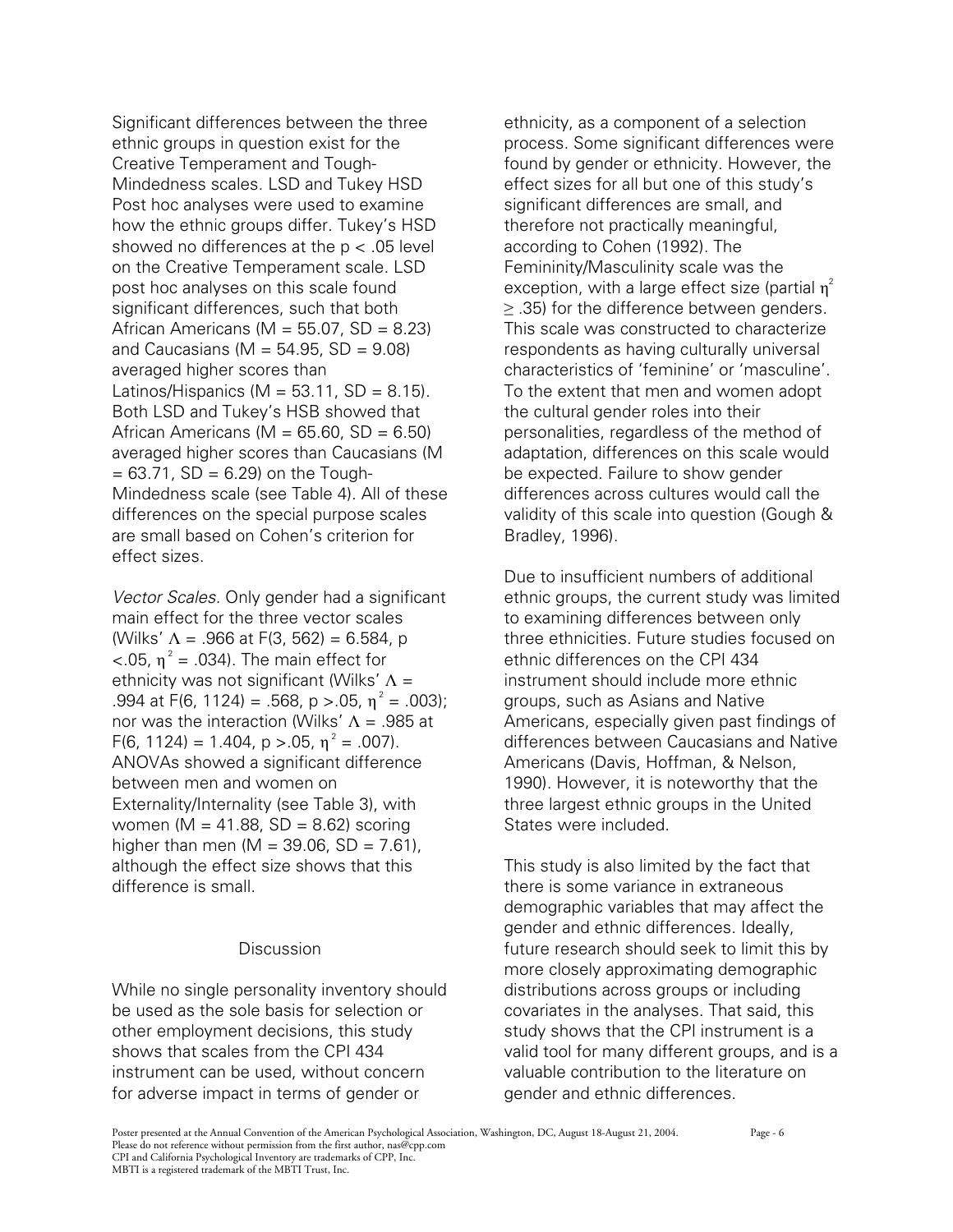| <b>CPI</b> Scale         |                                   | df             | Mean Square | F      | Sig. | Partial $\overline{\eta^2}$ |
|--------------------------|-----------------------------------|----------------|-------------|--------|------|-----------------------------|
| <b>Folk Scales</b>       |                                   |                |             |        |      |                             |
| Dominance (Do)           | Main effect ethnicity             | $\mathbf{2}$   | 108.764     | 1.731  | .178 | .006                        |
|                          | Main effect gender                | 1              | 911.625     | 14.511 | .000 | .025                        |
|                          | Interaction                       | $\overline{2}$ | 89.438      | 1.424  | .242 | .005                        |
|                          | Error                             | 564            | 62.823      |        |      |                             |
| Capacity for Status (Cs) | Main effect ethnicity             | $\mathbf{2}$   | 20.565      | .426   | .654 | .002                        |
|                          | Main effect gender                | 1              | 331.912     | 6.867  | .009 | .012                        |
|                          | Interaction                       | $\overline{2}$ | 73.512      | 1.521  | .219 | .005                        |
|                          | Error                             | 564            | 48.331      |        |      |                             |
| Sociability (Sy)         | Main effect ethnicity             | $\mathbf{2}$   | 29.669      | .527   | .591 | .002                        |
|                          | Main effect gender                | 1              | 185.909     | 3.301  | .070 | .006                        |
|                          | Interaction                       | $\overline{2}$ | 33.990      | .604   | .547 | .002                        |
|                          | Error                             | 564            | 56.314      |        |      |                             |
| Social Presence (Sp)     | Main effect ethnicity             | 2              | 354.648     | 5.377  | .005 | .019                        |
|                          | Main effect gender                | 1              | 798.841     | 12.111 | .001 | .021                        |
|                          | Interaction                       | 2              | 24.780      | .376   | .687 | .001                        |
|                          | Error                             | 564            | 65.962      |        |      |                             |
| Self-acceptance (Sa)     | Main effect ethnicity             | $\mathbf{2}$   | 88.027      | 1.789  | .168 | .006                        |
|                          | Main effect gender                | 1              | 308.264     | 6.264  | .013 | .011                        |
|                          | Interaction                       | $\overline{2}$ | 30.867      | .627   | .534 | .002                        |
|                          | Error                             | 564            | 49.210      |        |      |                             |
| Independence (In)        | Main effect ethnicity             | $\overline{2}$ | 3.896       | .105   | .900 | .000                        |
|                          | Main effect gender                | 1              | 622.040     | 16.764 | .000 | .029                        |
|                          | Interaction                       | $\overline{2}$ | 33.428      | .901   | .407 | .003                        |
|                          | Error                             | 564            | 37.105      |        |      |                             |
| Empathy (Em)             | Main effect ethnicity             | $\sqrt{2}$     | 146.162     | 2.122  | .121 | .007                        |
|                          | Main effect gender                | 1              | 1037.754    | 15.065 | .000 | .026                        |
|                          | Interaction                       | $\overline{2}$ | 32.772      | .476   | .622 | .002                        |
|                          | Error                             | 564            | 68.887      |        |      |                             |
| Responsibility (Re)      | Main effect ethnicity             | $\mathbf{2}$   | 69.411      | 1.412  | .245 | .005                        |
|                          | Main effect gender                | 1              | 110.592     | 2.249  | .134 | .004                        |
|                          | Interaction                       | $\overline{2}$ | 19.580      | .398   | .672 | .001                        |
|                          | Error                             | 564            | 49.174      |        |      |                             |
| Socialization (So)       | Main effect ethnicity             | $\sqrt{2}$     | 29.404      | .657   | .519 | .002                        |
|                          | Main effect gender                | 1              | 156.831     | 3.505  | .062 | .006                        |
|                          | Interaction                       | $\overline{c}$ | 3.041       | .068   | .934 | .000                        |
|                          | Error                             | 564            | 44.739      |        |      |                             |
| Self-control (Sc)        | Main effect ethnicity             | 2              | 359.492     | 5.093  | .006 | .018                        |
|                          | Main effect gender                | 1              | 20.015      | .284   | .595 | .001                        |
|                          | Interaction                       | $\overline{2}$ | 63.796      | .904   | .406 | .003                        |
|                          | Error                             | 564            | 70.590      |        |      |                             |
| Good Impression (Gi)     | Main effect ethnicity             | 2              | 908.585     | 9.222  | .000 | .032                        |
|                          |                                   | 1              | 126.193     | 1.281  | .258 | .002                        |
|                          | Main effect gender<br>Interaction | $\overline{2}$ | 11.072      | .112   | .894 | .000                        |
|                          |                                   |                |             |        |      |                             |
|                          | Error                             | 564            | 98.524      |        |      |                             |
| Communality (Cm)         | Main effect ethnicity             | 2              | 242.211     | 6.945  | .001 | .024                        |
|                          | Main effect gender                | 1              | 8.258       | .237   | .627 | .000                        |
|                          | Interaction                       | $\overline{2}$ | 11.711      | .336   | .715 | .001                        |
|                          | Error                             | 564            | 34.874      |        |      |                             |

Table 3. ANOVA Summary Table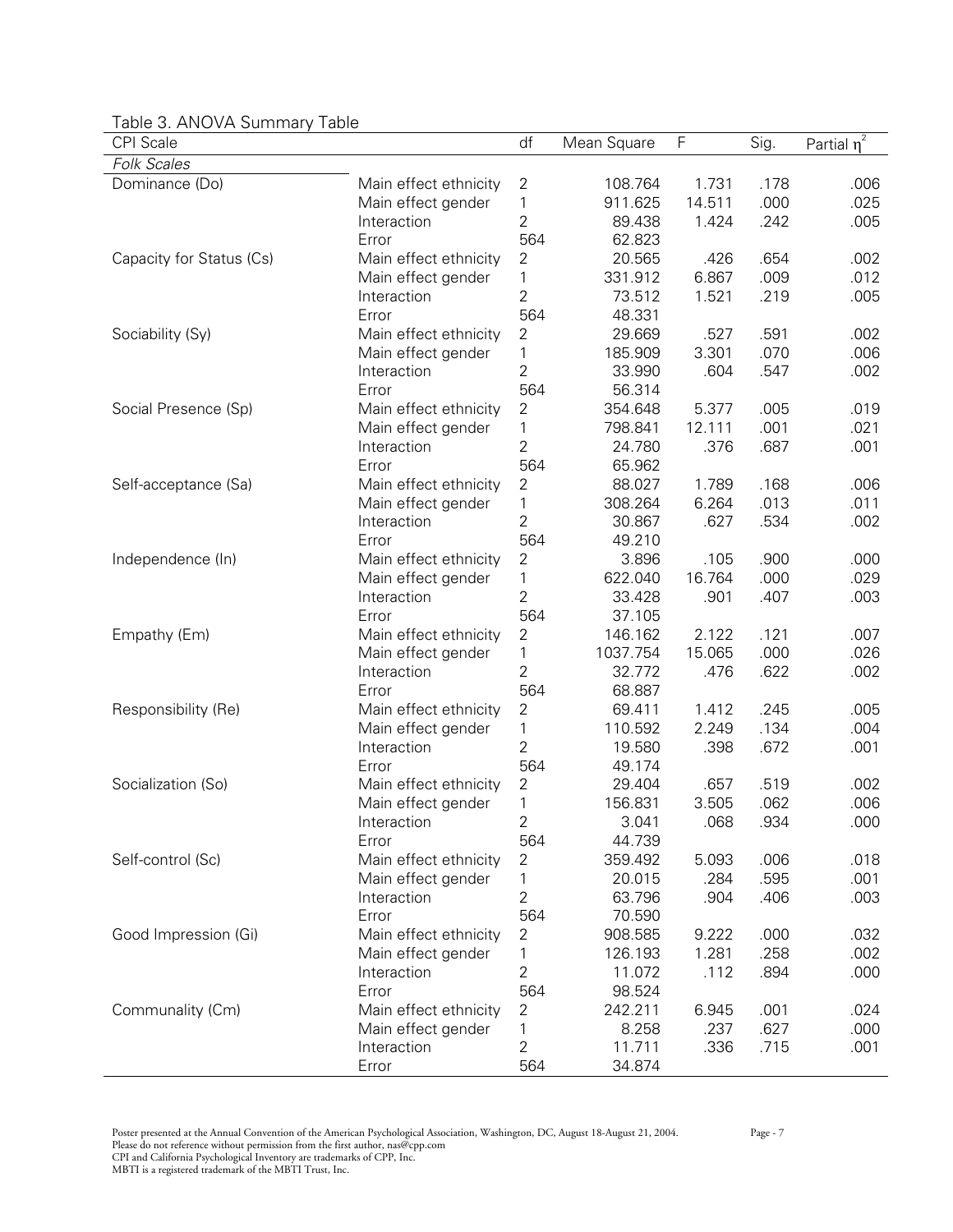| CPI Scale                     |                       | df             | Mean Square | F       | Sig. | Partial $\eta^2$ |
|-------------------------------|-----------------------|----------------|-------------|---------|------|------------------|
| Well-being (Wb)               | Main effect ethnicity | $\overline{2}$ | 48.493      | 1.339   | .263 | .005             |
|                               | Main effect gender    | 1              | 432.967     | 11.953  | .001 | .021             |
|                               | Interaction           | $\overline{2}$ | .718        | .020    | .980 | .000             |
|                               | Error                 | 564            | 36.222      |         |      |                  |
| Tolerance (To)                | Main effect ethnicity | 2              | 221.277     | 4.159   | .016 | .015             |
|                               | Main effect gender    | 1              | 42.930      | .807    | .369 | .001             |
|                               | Interaction           | 2              | 70.700      | 1.329   | .266 | .005             |
|                               | Error                 | 564            | 53.208      |         |      |                  |
| Achievement via Conformance   | Main effect ethnicity | 2              | 277.021     | 6.575   | .002 | .023             |
| (Ac)                          | Main effect gender    | $\mathbf 1$    | 33.161      | .787    | .375 | .001             |
|                               | Interaction           | $\overline{2}$ | 9.038       | .215    | .807 | .001             |
|                               | Error                 | 564            | 42.130      |         |      |                  |
| Achievement via Independence  | Main effect ethnicity | 2              | 179.950     | 4.700   | .009 | .016             |
| (Ai)                          | Main effect gender    | $\mathbf 1$    | 508.015     | 13.267  | .000 | .023             |
|                               | Interaction           | $\overline{2}$ | 72.069      | 1.882   | .153 | .007             |
|                               | Error                 | 564            | 38.290      |         |      |                  |
| Intellectual Efficiency (le)  | Main effect ethnicity | 2              | 181.369     | 4.439   | .012 | .015             |
|                               | Main effect gender    | 1              | 431.109     | 10.553  | .001 | .018             |
|                               | Interaction           | 2              | .687        | .017    | .983 | .000             |
|                               | Error                 | 564            | 40.854      |         |      |                  |
| Psychological Mindedness (Py) | Main effect ethnicity | 2              | 15.895      | .343    | .710 | .001             |
|                               | Main effect gender    | 1              | 568.104     | 12.246  | .001 | .021             |
|                               | Interaction           | 2              | 29.520      | .636    | .530 | .002             |
|                               | Error                 | 564            | 46.391      |         |      |                  |
| Flexibility (Fx)              | Main effect ethnicity | $\overline{2}$ | 243.247     | 2.785   | .063 | .010             |
|                               | Main effect gender    | 1              | 269.892     | 3.090   | .079 | .005             |
|                               | Interaction           | $\overline{2}$ | 106.160     | 1.215   | .297 | .004             |
|                               | Error                 | 564            | 87.350      |         |      |                  |
| Femininity/Masculinity (F/M)  | Main effect ethnicity | 2              | 218.254     | 5.420   | .005 | .019             |
|                               | Main effect gender    | 1              | 12568.751   | 312.129 | .000 | .356             |
|                               | Interaction           | $\overline{2}$ | 97.224      | 2.414   | .090 | .008             |
|                               | Error                 | 564            | 40.268      |         |      |                  |
| <b>Special Purpose Scales</b> |                       |                |             |         |      |                  |
| Management Potential (Mp)     | Main effect ethnicity | 2              | 129.999     | 2.528   | .081 | .009             |
|                               | Main effect gender    | 1              | 229.376     | 4.460   | .035 | .008             |
|                               | Interaction           | 2              | 29.703      | .578    | .562 | .002             |
|                               | Error                 | 564            | 51.429      |         |      |                  |
| Work Orientation (Wo)         | Main effect ethnicity | 2              | 42.314      | .832    | .435 | .003             |
|                               | Main effect gender    | 1              | 424.040     | 8.343   | .004 | .015             |
|                               | Interaction           | 2              | 12.556      | .247    | .781 | .001             |
|                               | Error                 | 564            | 50.829      |         |      |                  |
| Creative Temperament (CT)     | Main effect ethnicity | 2              | 229.037     | 3.198   | .042 | .011             |
|                               | Main effect gender    | 1              | 360.560     | 5.035   | .025 | .009             |
|                               | Interaction           | 2              | 102.170     | 1.427   | .241 | .005             |
|                               | Error                 | 564            | 71.608      |         |      |                  |
| Leadership (Lp)               | Main effect ethnicity | 2              | 22.265      | .625    | .536 | .002             |
|                               | Main effect gender    | 1              | 412.224     | 11.572  | .001 | .020             |
|                               | Interaction           | 2              | .860        | .024    | .976 | .000             |
|                               | Error                 | 564            | 35.624      |         |      |                  |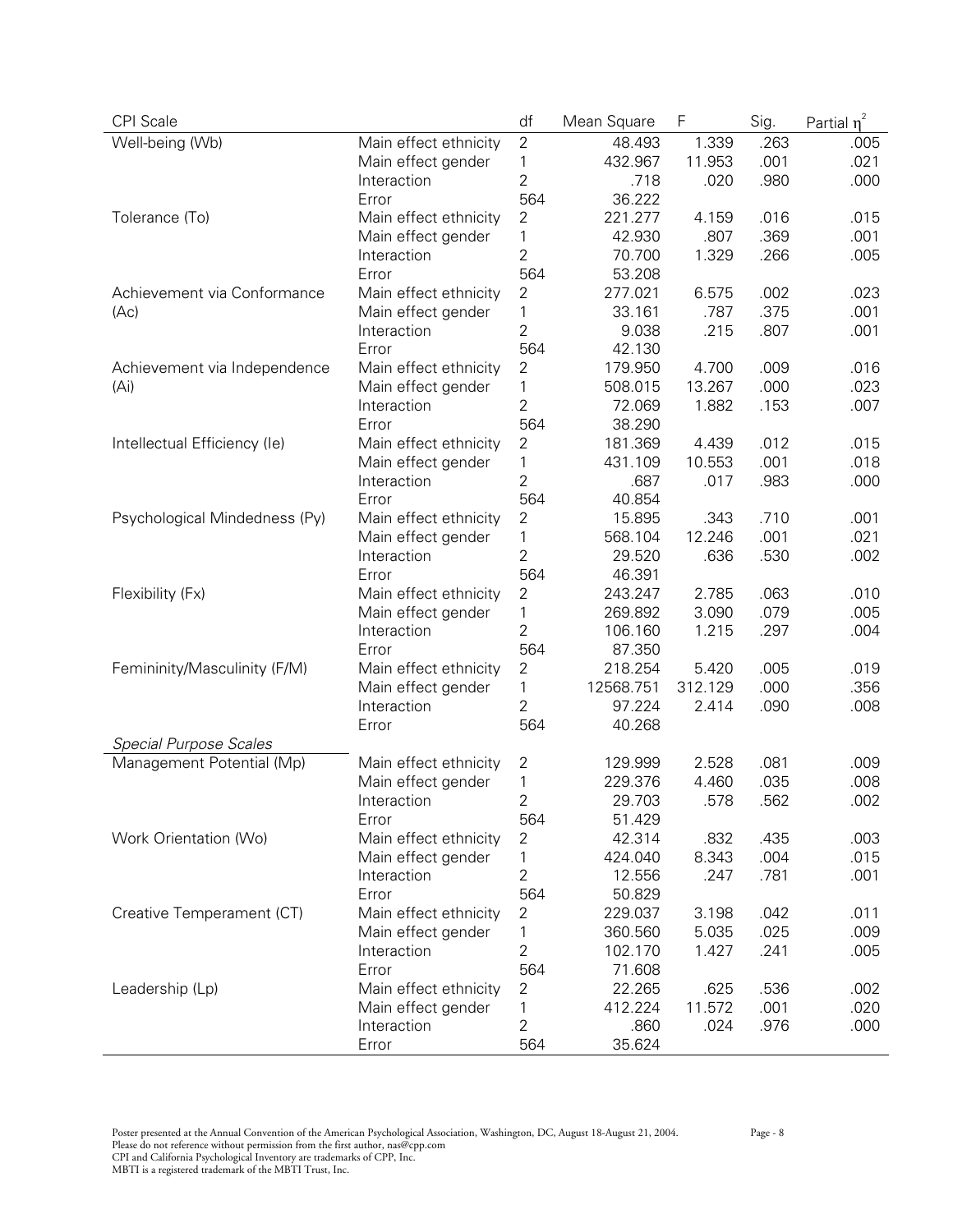| <b>CPI</b> Scale              |                       | df             | Mean Square | F      | Sig. | Partial $\eta^2$ |
|-------------------------------|-----------------------|----------------|-------------|--------|------|------------------|
| Amicability (Ami)             | Main effect ethnicity | $\overline{2}$ | 81.262      | 1.267  | .283 | .004             |
|                               | Main effect gender    |                | 30.057      | .469   | .494 | .001             |
|                               | Interaction           | 2              | 64.902      | 1.012  | .364 | .004             |
|                               | Error                 | 564            | 64.145      |        |      |                  |
| Law Enforcement Orientation   | Main effect ethnicity | $\overline{2}$ | 101.132     | 1.246  | .288 | .004             |
| (Leo)                         | Main effect gender    |                | 1171.545    | 14.432 | .000 | .025             |
|                               | Interaction           | 2              | 74.849      | .922   | .398 | .003             |
|                               | Error                 | 564            | 81.177      |        |      |                  |
| Tough-mindedness (Tm)         | Main effect ethnicity | 2              | 174.348     | 4.101  | .017 | .014             |
|                               | Main effect gender    |                | 440.561     | 10.364 | .001 | .018             |
|                               | Interaction           | 2              | 30.300      | .713   | .491 | .003             |
|                               | Error                 | 564            | 42.509      |        |      |                  |
| <b>Vector Scales</b>          |                       |                |             |        |      |                  |
| Externality/Internality (v.1) | Main effect ethnicity | $\overline{2}$ | 18.507      | .281   | .755 | .001             |
|                               | Main effect gender    | 1              | 1138.444    | 17.276 | .000 | .030             |
|                               | Interaction           | 2              | 159.134     | 2.415  | .090 | .008             |
|                               | Error                 | 564            | 65.897      |        |      |                  |
| Norm-doubting/Norm-favoring   | Main effect ethnicity | $\overline{2}$ | 39.192      | .577   | .562 | .002             |
| (v.2)                         | Main effect gender    | 1              | 16.358      | .241   | .624 | .000             |
|                               | Interaction           | 2              | 1.413       | .021   | .979 | .000             |
|                               | Error                 | 564            | 67.962      |        |      |                  |
| Ego-integration $(v.3)$       | Main effect ethnicity | $\overline{2}$ | 30.549      | .569   | .567 | .002             |
|                               | Main effect gender    |                | 180.428     | 3.359  | .067 | .006             |
|                               | Interaction           | 2              | 84.762      | 1.578  | .207 | .006             |
|                               | Error                 | 564            | 53.721      |        |      |                  |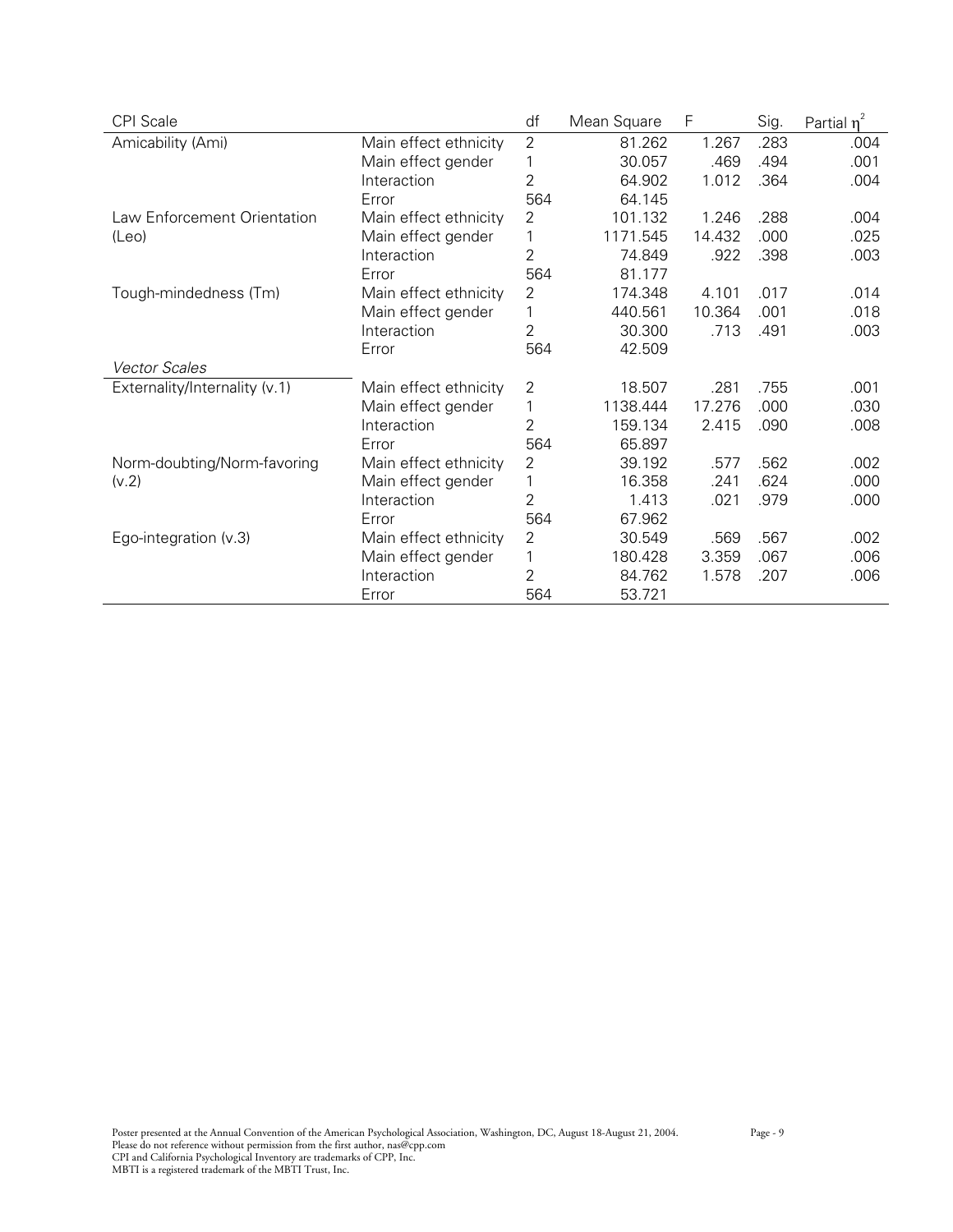|                   | African American (J) |            |       | Caucasian (J)               |            |       | Latino/Hispanic (J) |            |       |      |
|-------------------|----------------------|------------|-------|-----------------------------|------------|-------|---------------------|------------|-------|------|
| <b>CPI</b> Scale  |                      | Mean       | Std.  | $\overline{\mathrm{Sig}}$ . | Mean       | Std.  | Sig.                | Mean       | Std.  | Sig. |
|                   |                      | Difference | Error |                             | Difference | Error |                     | Difference | Error |      |
|                   |                      | $(I-J)$    |       |                             | $(I-J)$    |       |                     | $(I-J)$    |       |      |
| Social Presence   | African American (I) |            |       |                             | $-2.6045*$ | .8333 | .005                | $-5865$    | .8333 | .761 |
| (Sp)              | Caucasian (I)        | $2.6045*$  | .8333 | .005                        |            |       |                     | 2.0180*    | .8333 | .042 |
|                   | Latino/Hispanic (I)  | .5865      | .8333 | .761                        | $-2.0180*$ | .8333 | .042                |            |       |      |
| Self-control      | African American (I) |            |       |                             | 2.6942*    | .8620 | .005                | .8652      | .8620 | .575 |
| (Sc)              | Caucasian (I)        | $-2.6942*$ | .8620 | .005                        |            |       |                     | $-1.8290$  | .8620 | .086 |
|                   | Latino/Hispanic (I)  | $-0.8652$  | .8620 | .575                        | 1.8290     | .8620 | .086                |            |       |      |
| Good Impression   | African American (I) |            |       |                             | $3.6465*$  | 1.018 | .001                | $-2681$    | 1.018 | .963 |
| (Gi)              | Caucasian (I)        | $-3.6465*$ | 1.018 | .001                        |            |       |                     | $-3.9145*$ | 1.018 | .000 |
|                   | Latino/Hispanic (I)  | .2681      | 1.018 | .963                        | $3.9145*$  | 1.018 | .000                |            |       |      |
| Communality       | African American (I) |            |       |                             | $-1.8122*$ | .6059 | .008                | .2607      | .6059 | .903 |
| (Cm)              | Caucasian (I)        | 1.8122*    | .6059 | .008                        |            |       |                     | 2.0729*    | .6059 | .002 |
|                   | Latino/Hispanic (I)  | $-2607$    | .6059 | .903                        | $-2.0729*$ | .6059 | .002                |            |       |      |
| Tolerance         | African American (I) |            |       |                             | $-1.9029*$ | .7484 | .030                | $-0693$    | .7484 | .995 |
| (T <sub>O</sub> ) | Caucasian (I)        | 1.9029*    | .7484 | .030                        |            |       |                     | 1.8336*    | .7484 | .039 |
|                   | Latino/Hispanic (I)  | .0693      | .7484 | .995                        | $-1.8336*$ | .7484 | .039                |            |       |      |
| Achievement via   | African American (I) |            |       |                             | 2.3807*    | .6659 | .001                | .8391      | .6659 | .418 |
| Conformance       | Caucasian (I)        | $-2.3807*$ | .6659 | .001                        |            |       |                     | $-1.5416$  | .6659 | .055 |
| (Ac)              | Latino/Hispanic (I)  | $-0.8391$  | .6659 | .418                        | 1.5416     | .6659 | .055                |            |       |      |
| Achievement via   | African American (I) |            |       |                             | $-0.8569$  | .6349 | .368                | 1.0850     | .6349 | .203 |
| Independence      | Caucasian (I)        | .8569      | .6349 | .368                        |            |       |                     | 1.9419*    | .6349 | .007 |
| (A <sub>i</sub> ) | Latino/Hispanic (I)  | $-1.0850$  | .6349 | .203                        | 1.9419*    | .6349 | .007                |            |       |      |
| Intellectual      | African American (I) |            |       |                             | $-1.8425*$ | .6558 | .014                | $-0.3577$  | .6558 | .849 |
| Efficiency        | Caucasian (I)        | 1.8425*    | .6558 | .014                        |            |       |                     | 1.4848     | .6558 | .062 |
| (le)              | Latino/Hispanic (I)  | .3577      | .6558 | .849                        | $-1.4848$  | .6558 | .062                |            |       |      |
| Femininity/       | African American (I) |            |       |                             | 2.1095*    | .6511 | .004                | .7249      | .6511 | .506 |
| Masculinity       | Caucasian (I)        | $-2.1095*$ | .6511 | .004                        |            |       |                     | $-1.3845$  | .6511 | .085 |
| (F/M)             | Latino/Hispanic (I)  | $-7249$    | .6511 | .506                        | 1.3845     | .6511 | .085                |            |       |      |
| Tough-            | African American (I) |            |       |                             | 1.8874*    | .6689 | .014                | 1.2286     | .6689 | .159 |
| Mindedness        | Caucasian (I)        | $-1.8874*$ | .6689 | .014                        |            |       |                     | $-6588$    | .6689 | .587 |
| (Tm)              | Latino/Hispanic (I)  | $-1.2286$  | .6689 | .159                        | .6588      | .6689 | .587                |            |       |      |

Table 4. Significant Tukey HSD Post Hoc Analyses of the Folk and Special Purpose Scales

Note: \* The mean difference is significant at the .05 level.